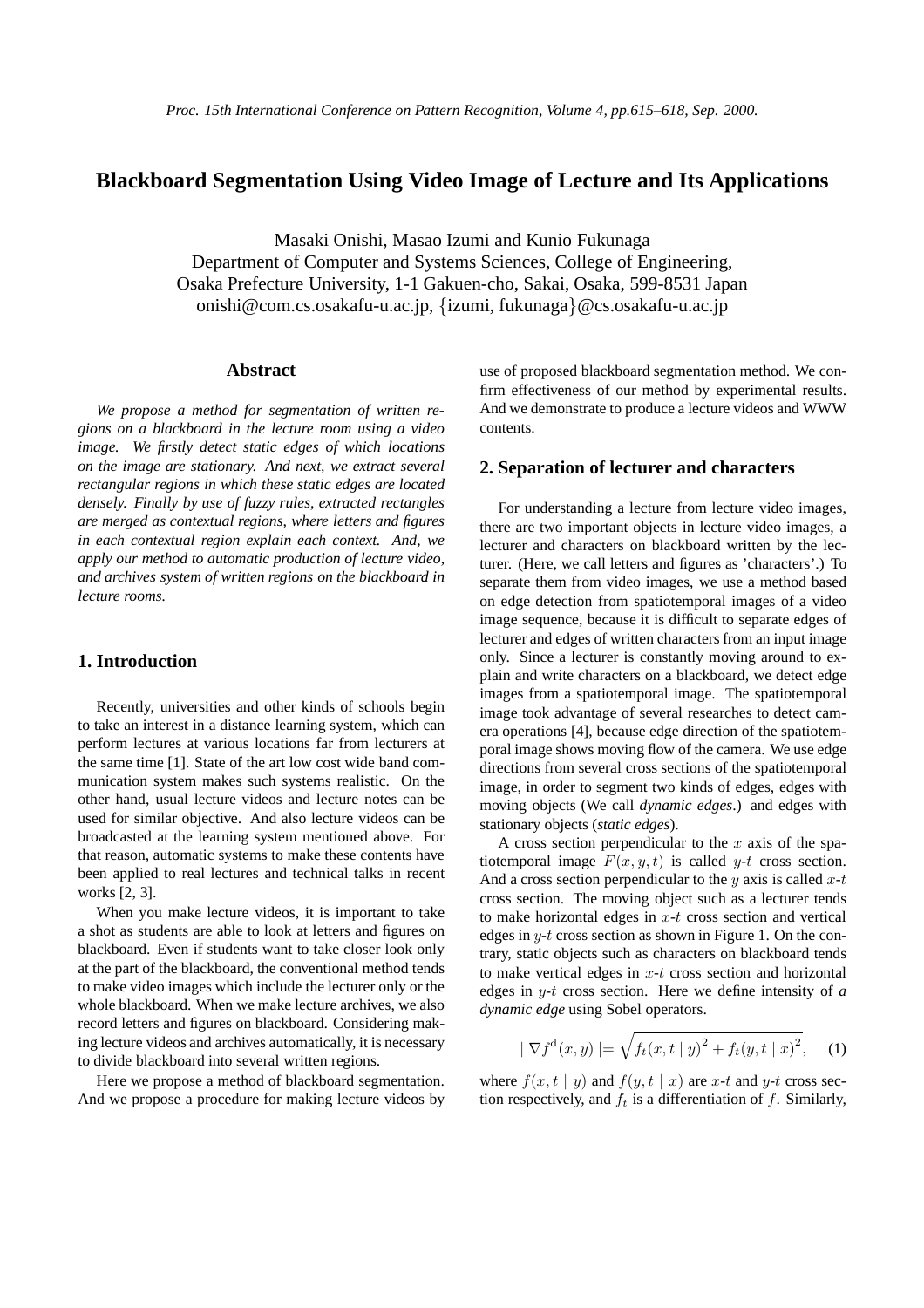

**Figure 1. Edge detection of cross section.**

intensity of *a static edge* is defined as follows:

$$
|\nabla f^{s}(x, y)| = \sqrt{f_{x}(x, t | y)^{2} + f_{y}(y, t | x)^{2}}.
$$
 (2)

However, there is also a case when a lecturer keeps standing without movement for a short period time. Then we assume that *static edges* keep static positions for several periods of time. The static edges are extracted as points which keep certain periods of time as edge points extracted by use of Sobel operators to both *x*-*t* and *y*-*t* cross sections of the spatiotemporal image.

Figure 2 shows an input image (a) and *a static and a dynamic edge* image (b). We can assure that characters on blackboard are extracted as *static edges*(gray level) and a lecturer is extracted as *dynamic edges*(black level) on usual lecture video images taken by fixed camera. This assumption can be confirmed in Figure 2 (b).

### **3. Blackboard segmentation**

In this section, we extract *written blocks* by using *static edges*. Each *written block* is a unit area and holds letters and figures which, explain the same subject. *Written blocks* are characterized by the clock time when appeared on the video images, and ordered in time sequence. So ordered *written blocks* can be used as a resume of the lecture and so on. We assume that each *written block* consists of several *written rectangles*, which are formed by a following procedure.

A *written rectangle* is defined as a circumscribed rectangle of *static edges*, which are densely extracted by the method explained in the previous section. While *static edges* are being extracted in time consequently and densely, *written rectangle* is becoming larger. If dense *static edges*



**Figure 2. Example of processing result.**

are not extracted during certain time period, and if a size and a location of already extracted *written rectangle* are not changed, the *written rectangle* is fixed and stored in terms of the time of being extracted, the location, the size, and the number of *static edges* which exist within the rectangle. The number of *static edges* in each *written rectangle* increases when a lecturer adds letters or figures in the rectangular area on the blackboard. And the number of *static edges* decreases when a lecturer erases some of letters or figures on the blackboard. If the number of *static edges* decreases rapidly and becomes close to zero, the *written rectangle* which holds such erased *static edges* is assumed as erased. Figure 2 (c) shows results of extract *written rectangles* on blackboard (white lines) and their appeared time and number of *static edges*.

In the next step, we try to extract *written blocks* by combining several *written rectangles* in considering time sequential and spatial situations of them. Usually lecturers draw letters and figures on the blackboard as a multi-column article. They tend to write letters from the top of the blackboard to the bottom to make another column on the blackboard. With this consideration, we assume next two rules that the blocking procedure must obey.

(1) If a presently considering *written rectangle* is located near the top of the blackboard and already extracted *written block* is located to the bottom of the blackboard, a considering *written rectangle* is not combined to the extracted *written block* and becomes a part of new *written block*.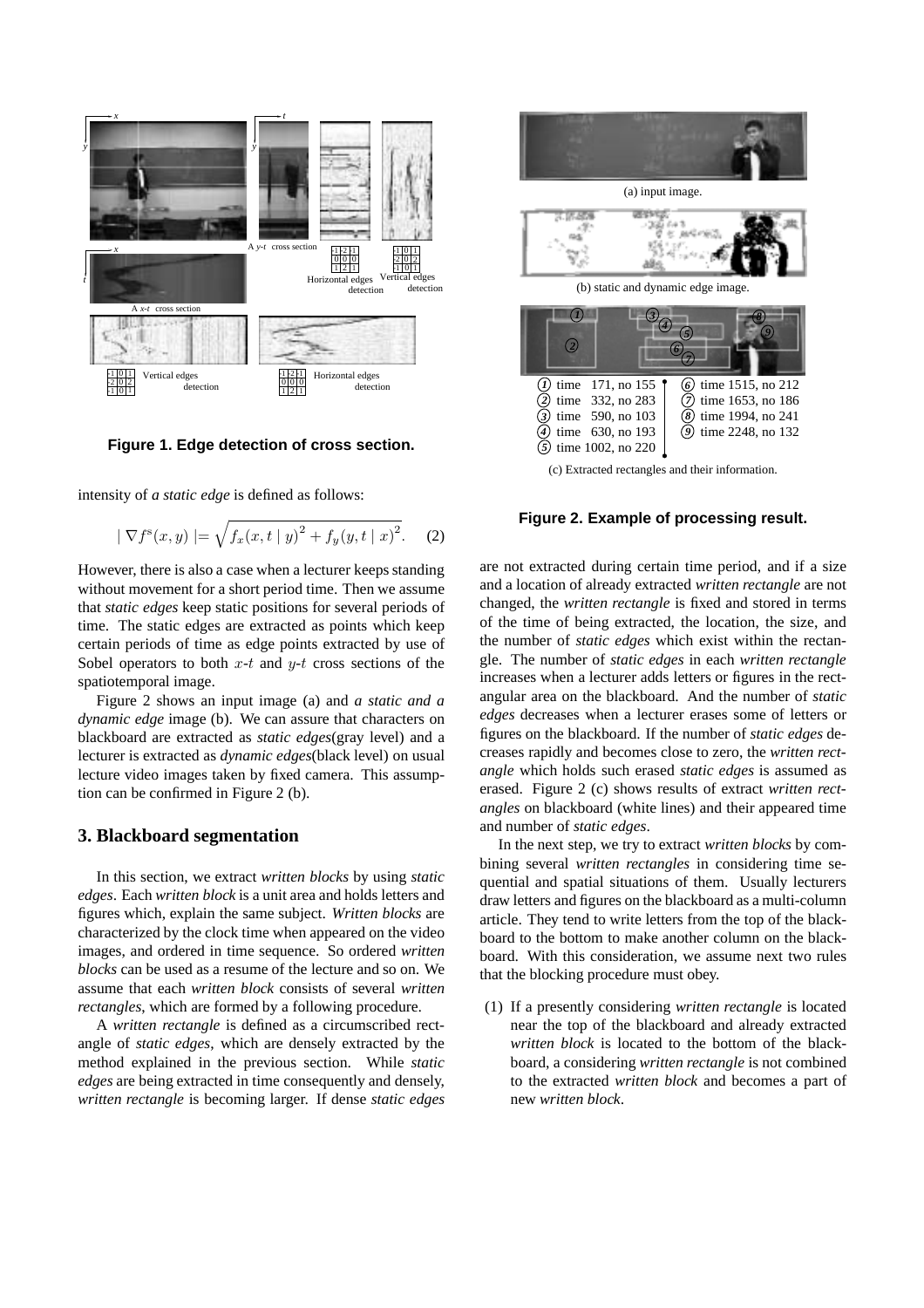

**Figure 3. Membership functions.**

(2) If a presently considering *written rectangle* is located horizontally far from the already extracted *written block*, a considering *written block* becomes a part of new *written block*.

Fuzzy rules in Figure 3 are introduced to make above two rules apply a blocking procedure. The argument of function  $\mu_{\text{top}}(\cdot)$  is *y* element of the location of presently considering *written rectangle*, the argument of  $\mu_{\text{bottom}}(\cdot)$  should be *y* element of the location of the bottom of the extracted *written block*. And the argument of  $\mu_{\text{away}}(\cdot)$  is the smallest distance between presently considering *written rectangle* and other rectangles. If  $\mu_{\text{top}}(\cdot) \times \mu_{\text{bottom}}(\cdot) \geq \text{threshold or}$  $\mu_{\text{away}}(\cdot) \geq$  threshold, presently considering *written rectangle* should not be combined with already extracted *written block* and becomes a part of new *written block*.

# **4. Its Applications**

We have proposed the method of blackboard segmentation. Next we demonstrate an example of applications using this method, such as an automatic production of lecture videos and lecture archives. Our systems use two cameras, the one is fixed and takes images for block extraction, and another one is for taking lecture video and can be panned, tilted and zoomed. We call the former *fixed camera*, and the latter *controlling camera*.

#### **(i) Automatic production of lecture videos**

Our system automatically decides the area should be viewed in a lecture video, on the location of extracted blocks and a lecturer. Students tend to look at a lecturer and written regions of blackboard during a lecture. The lecturer can be extracted as a region of *dynamic edges*, and written regions of blackboard are extracted some *written blocks*. So, in our system it is assumed that images in a video sequence should include a lecturer (*dynamic edges*) and some of written regions on the blackboard (*written blocks*). In the case that there are plural blocks on blackboard, we have to decide which the lecturer is using explaining or writing (we call *the current blocks*). The block, which includes a new *written rectangle*, is regarded as *a current block*, because it is supposed as an unfinished block. And the block, which



**Figure 4. Experimental results of block extraction.**

includes *dynamic edges*, is also regarded as *a current block*, because it is supposed to be used for explaining by a lecturer. *The controlling camera* changes a camera angle and zooming parameter to take a shot such that we can see a lecturer and *current blocks*.

*Dynamic edges* and *written blocks* are extracted from input image sequence taken by *the fixed camera*. Panning, tilting and zooming of *the controlling camera* are manipulated in order to produce lecture videos. In this experiment, we assume only one *controlling camera*, and the positions of *the controlling camera* and *the fixed camera* are known in advance.

#### **(ii) Automatic production of lecture archives**

Also our system can produce archives of the lecture as taking a note or a resume of the blackboard. Using results of *written blocks* extraction from fixed camera images, *the controlling camera* can take each *written block* as large as possible. When there is no *dynamic edge* in the *written block*, *the controlling camera* takes *a written block* on

**Table 1. Rate of correct block extraction.**

|      | Time           | Rate  | Error of Segmentation |       |         |       |
|------|----------------|-------|-----------------------|-------|---------|-------|
|      | (m's")         | (% )  | OS                    | OU    | OЕ      | NE    |
| Mock | 69'29"         | 94.8% | 0.7%                  | 3.0%  | $0.0\%$ | 1.6%  |
| Real | 170'53"        | 83.1% | 1.9%                  | 13.8% | 1.2%    | 10.1% |
| Sum  | 240'22'        | 86.5% | 1.5%                  | 10.7% | 0.8%    | 7.6%  |
|      | N <sub>0</sub> | Rate  | Error of Segmentation |       |         |       |
|      | (no)           | (% )  | OS                    | OU    | OЕ      | NE    |
| Mock | 87             | 96.6% | 1.1%                  | 2.3%  | $0.0\%$ |       |
| Real | 90             | 86.7% | 3.3%                  | 8.9%  | 1.1%    |       |
| Sum  | 177            | 91.5% | 2.3%                  | 5.6%  | 0.6%    |       |